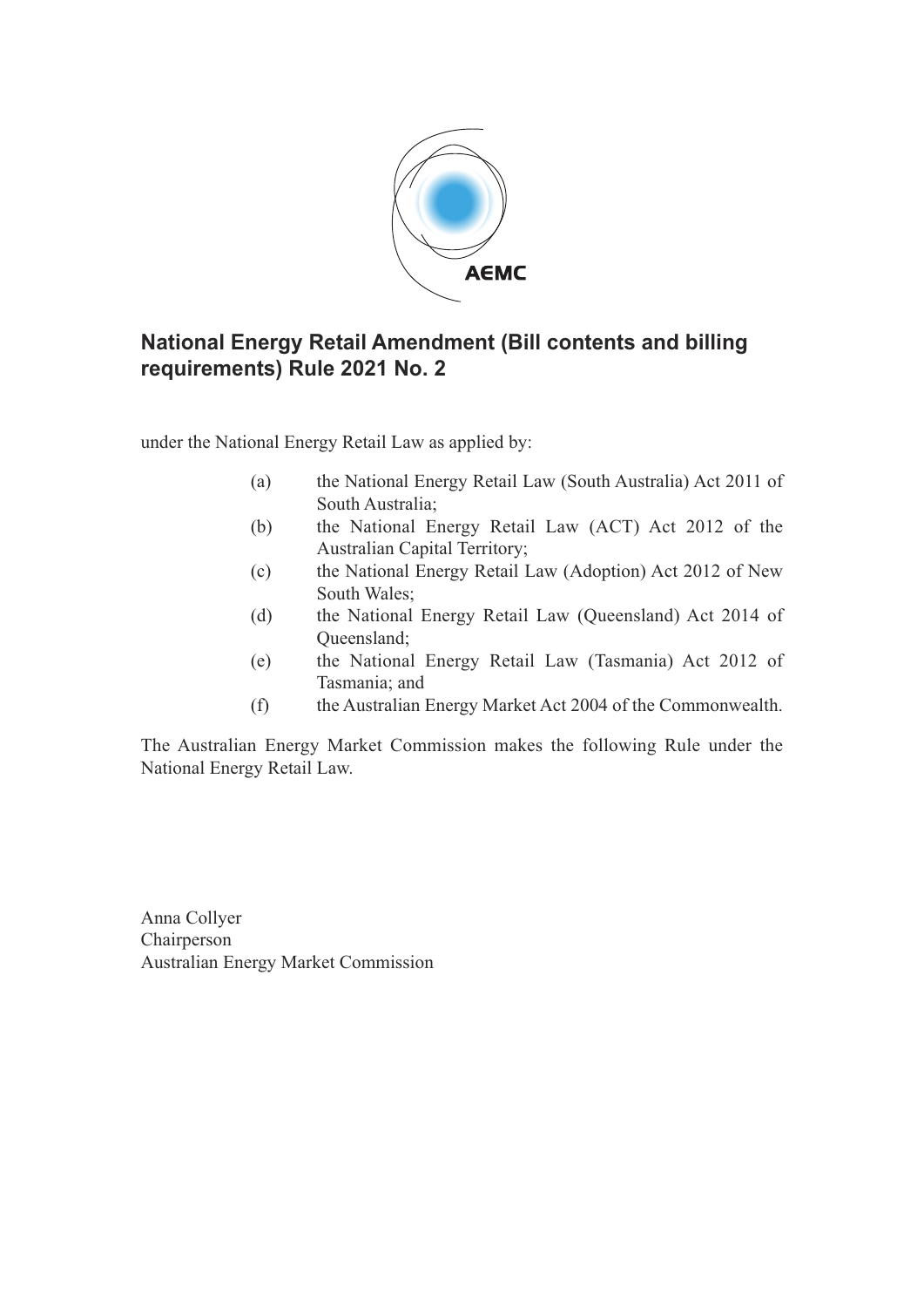# **National Energy Retail Amendment (Bill contents and billing requirements) Rule 2021 No. 2**

### **1 Title of Rule**

This Rule is the *National Energy Retail Amendment (Bill contents and billing requirements) Rule 2021 No. 2.*

## **2 Commencement**

Schedule 1 of this rule commences on 4 August 2022. Schedule 2 of this rule commences on 25 March 2021.

# **3 Amendment to the National Energy Retail Rules**

The National Energy Retail Rules are amended as set out in Schedule 1.

# **4 Savings and Transitional Amendment to the National Energy Retail Rules**

<span id="page-1-0"></span>The National Energy Retail Rules are amended as set out in Schedule 2.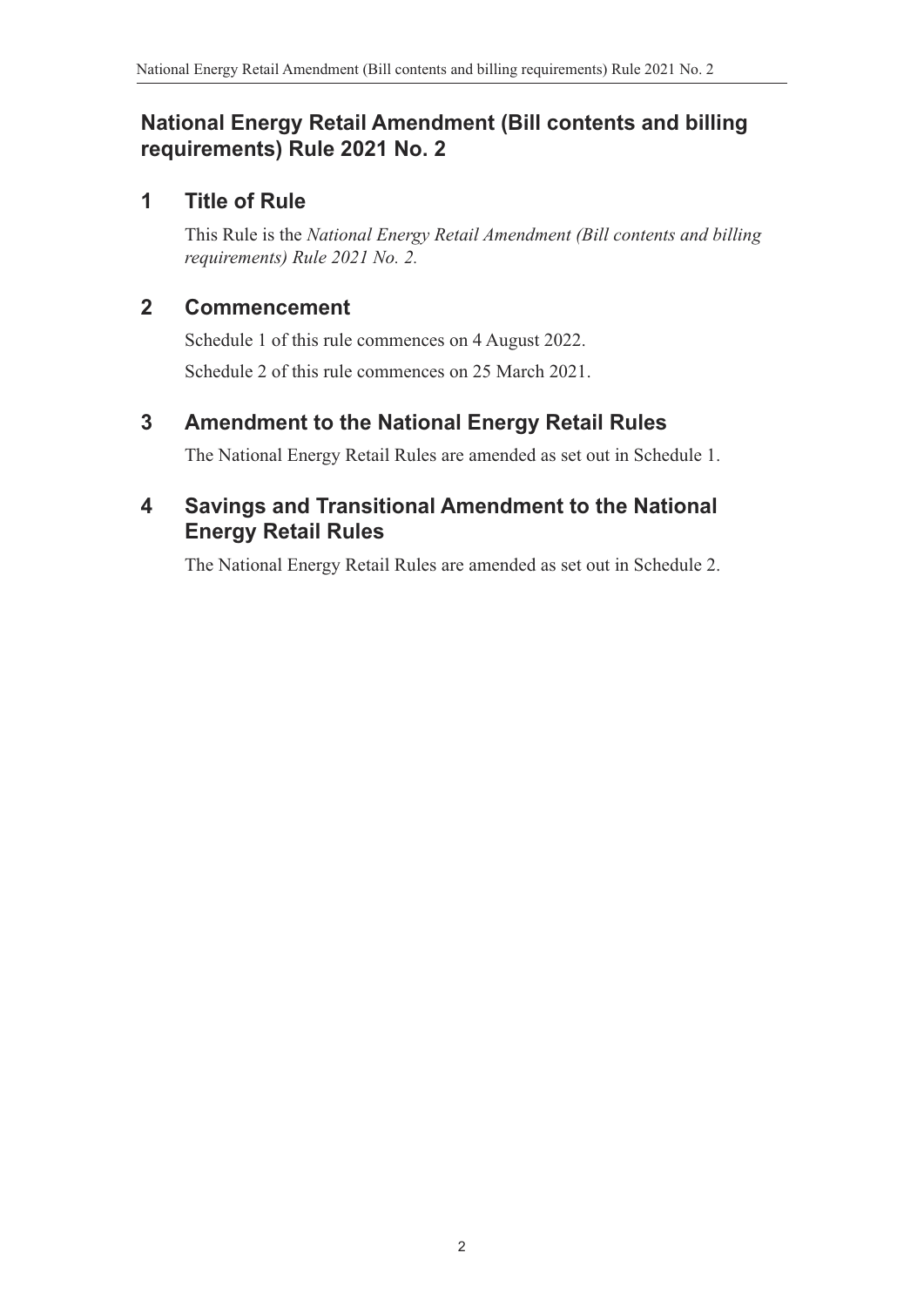### **Schedule 1 Amendment to the National Energy Retail Rules**

(Clause 3)

# **[1] Rule 3 Definitions**

In rule 3, omit the definition of "*bill issue date*".

### **[2] Rule 25 Contents of bills (SRC and MRC)**

In rule 25, omit subrule (1), except for the note, and substitute:

(1) In preparing and issuing bills to a small customer, a retailer must comply with the billing guideline under rule 25A.

### **[3] New Rule 25A Billing guideline**

After rule 25, insert the following:

### **25A Billing guideline**

- (1) The AER must, in accordance with the retail consultation procedure, make a guideline (**billing guideline**) for retailers on meeting the bill objective in subrule (3) in relation to preparing and issuing bills to small customers.
- (2) The AER may, from time to time, amend the billing guideline in accordance with the retail consultation procedure.

#### **Bill objective**

- (3) The objective of a bill (**bill objective**) is to provide billing information that enables small customers to easily understand:
	- (a) payment amounts, dates and methods;
	- (b) how their bill is calculated and whether it conforms to their customer retail contract;
	- (c) their energy consumption and production, and related costs and revenue, to assist with:
		- (i) using energy efficiently;
		- (ii) comparing their customer retail contract with other energy offers available to them;
		- (iii) considering options for energy supply other than through the distribution system*;*
	- (d) how to dispute or raise a query in relation to their bill;
	- (e) how to access interpreter services and seek financial assistance; and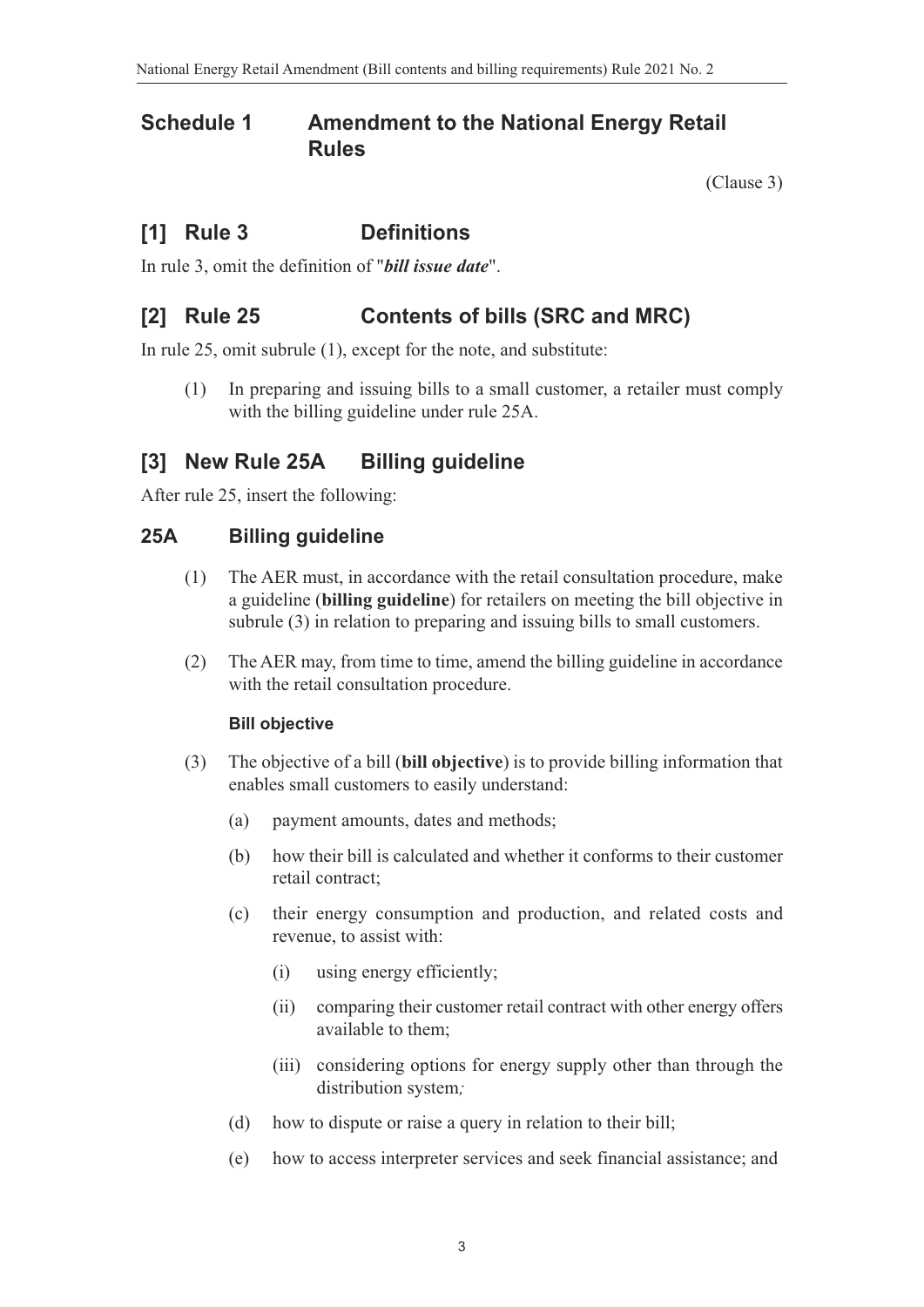(f) how to report a fault or emergency.

### **Developing the billing guideline**

- (4) In making and amending the billing guideline, the AER:
	- (a) must take into account the following:
		- (i) the need for consumer protections for small customers, while also enabling retail market innovation, competition and consumer choice;
		- (ii) the costs of compliance by retailers with the billing guideline and the potential resulting costs for small customers;
		- (iii) whether the requirements in the billing guideline are effective and proportionate to the expected benefits that result from achieving the relevant part of the bill objective; and
		- (iv) the potential benefits of standardising language and terminology across bills, customer retail contracts and energy offers; and
	- (b) may take into account any other matters that the AER considers relevant to the bill objective.
- (5) The AER must make and amend the billing guideline in a manner that:
	- (a) will or is likely to contribute to the achievement of the national energy retail objective; and
	- (b) is compatible with the development and application of consumer protections for small customers, including (but not limited to) protections relating to hardship customers.

### **Form and delivery of billing information**

- (6) In the billing guideline, the AER may specify:
	- (a) different types of billing information a retailer must provide; and
	- (b) whether information of different types may be provided to a small customer by different delivery methods (including in separate documents or electronically), if the small customer has given its explicit informed consent to those delivery methods.

# **[4] Rule 26 Pay-by date (SRC)**

In rule 26(1), omit "*bill issue date*" and substitute "date on which the retailer sent the bill to a small customer".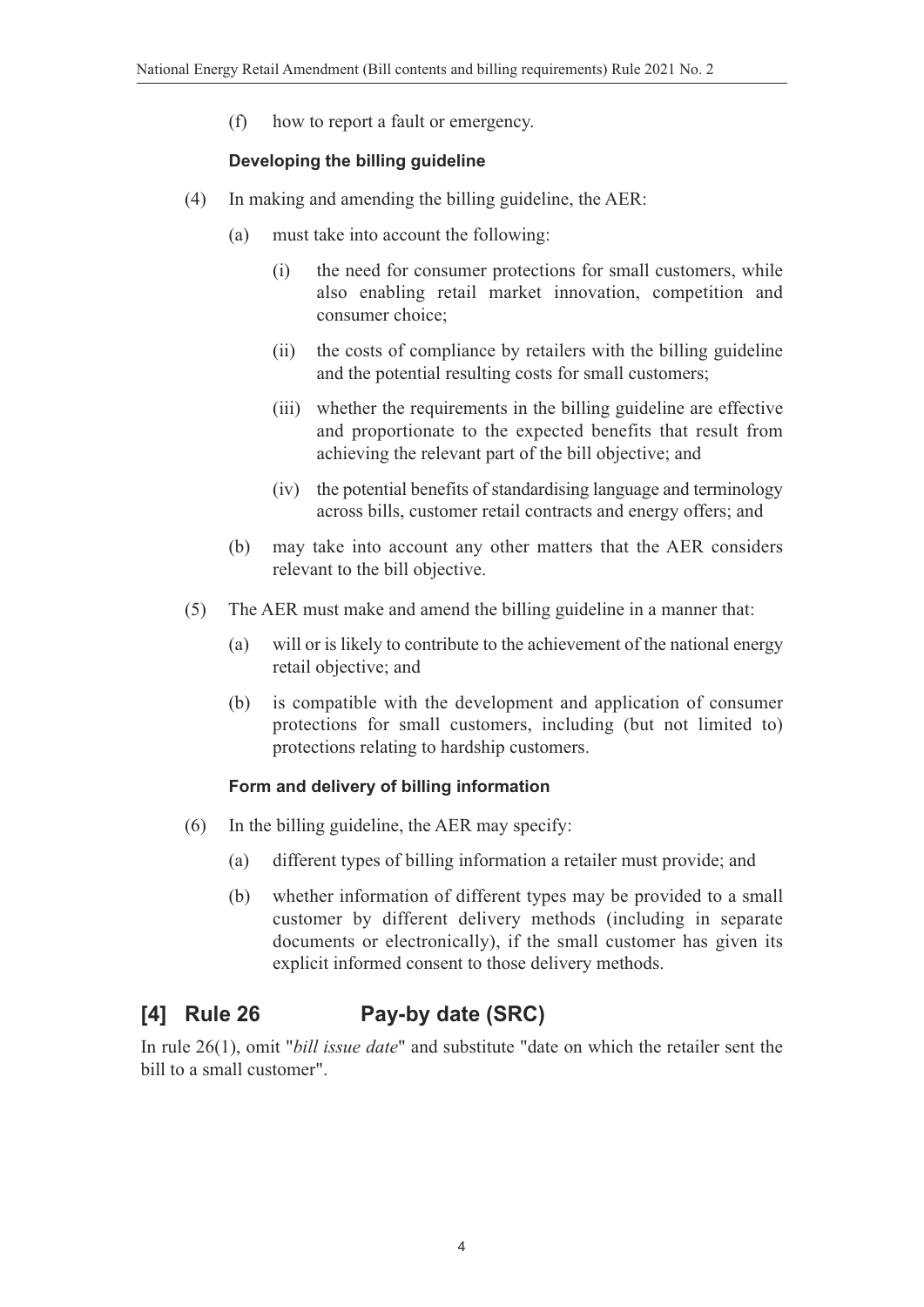# **[5] Rule 170Retailer obligations–electricity consumption benchmarks**

Omit rule 170 (including the heading) and substitute "**[Deleted]**".